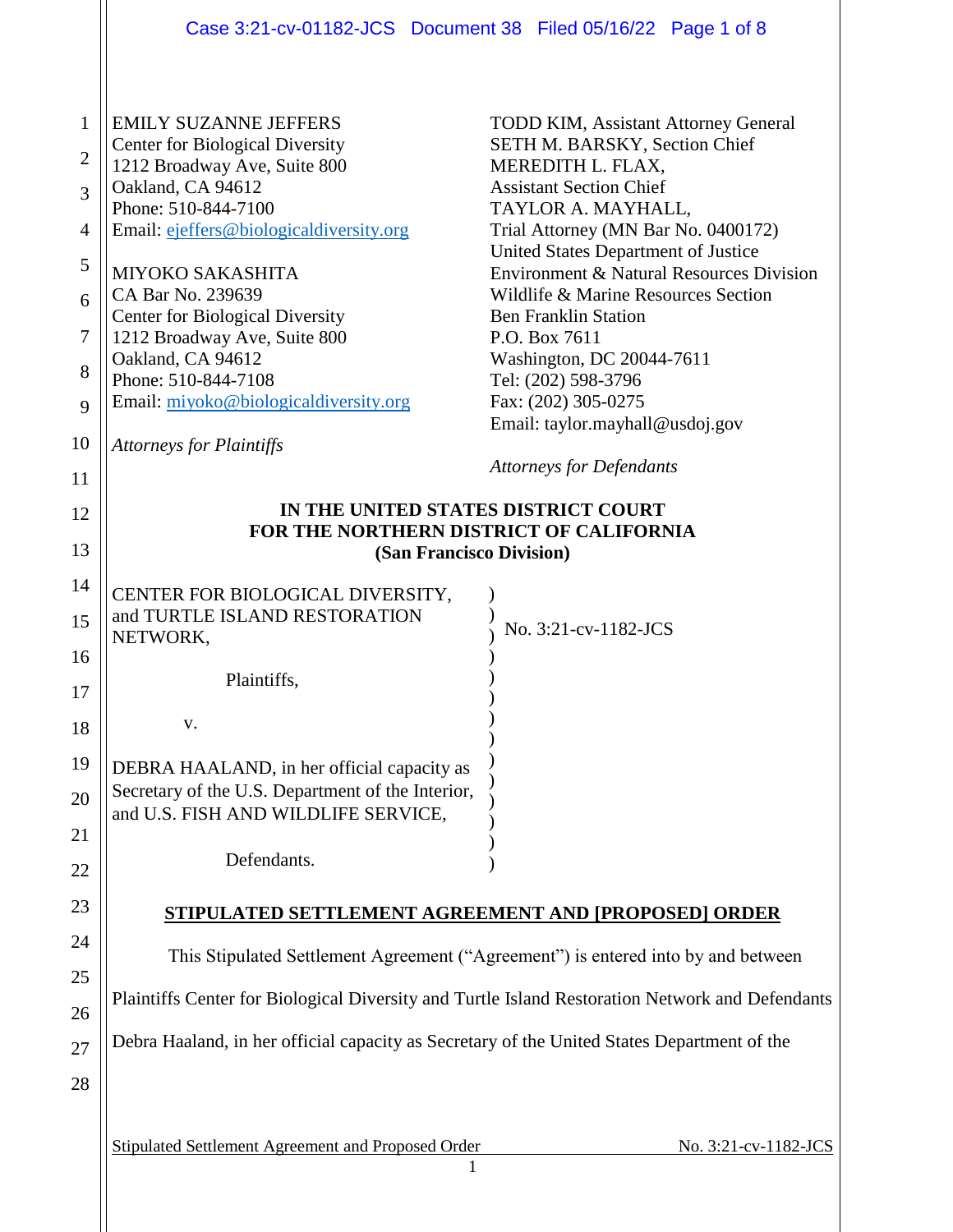Interior, and the United States Fish and Wildlife Service ("Service"), who by and through their undersigned counsel, state as follows:

WHEREAS, on February 18, 2021, Plaintiffs filed a complaint for declaratory and injunctive relief, alleging that Defendants had violated the Marine Mammal Protection Act ("MMPA") and Administrative Procedure Act ("APA") by failing to timely review and revise the stock assessment reports for nine marine mammal stocks as required by 16 U.S.C. § 1386(c). ECF No. 1;

WHEREAS, on May 17, 2021, Defendants filed a motion to dismiss the complaint for lack of subject matter jurisdiction and failure to state a claim. ECF No. 17;

WHEREAS, on June 24, 2021, the Federal Register published the Service's final revised stock assessment reports for the southern sea otter, Chukchi/Bering Sea polar bear, and Southern Beaufort Sea polar bear stocks, pursuant to 16 U.S.C. § 1386(b)(3). *See* ECF No. 23;

WHEREAS, on October 20, 2021, the Court granted Defendants' motion to dismiss with leave to amend. ECF No. 26;

WHEREAS, on November 5, 2021, Plaintiffs filed an amended complaint for declaratory and injunctive relief, alleging that Defendants had violated the MMPA and APA by failing to review and, in the alternative, failing to revise stock assessment reports for six marine mammal stocks as required by 16 U.S.C.  $\S$  1386(c). ECF No. 28;

WHEREAS, on November 19, 2021, Defendants filed an answer to Plaintiffs' amended complaint. ECF No. 29;

WHEREAS, pursuant to its reviews under 16 U.S.C. § 1386(c), in 2021, the Service preliminarily determined that revision is warranted for the remaining six stocks at issue in the above-captioned case;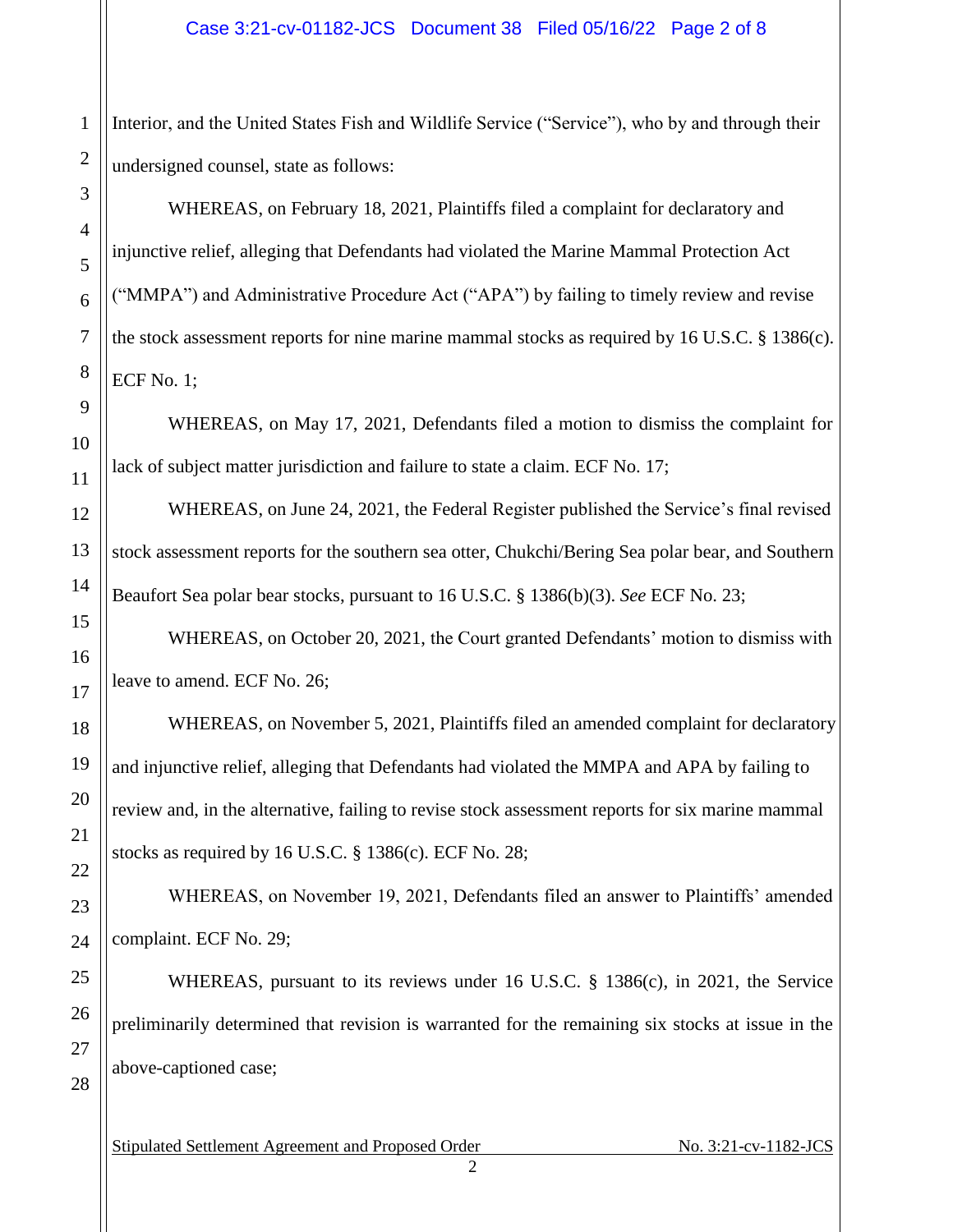WHEREAS, the parties, by and through their authorized representatives, and without any admission or final adjudication of the issues of fact or law with respect of Plaintiffs' substantive claims or Plaintiffs' demand for attorneys' fees and costs, have reached a settlement that they consider to be in the public interest and just, fair, adequate, and equitable;

WHEREAS, the parties believe it is in the interest of judicial economy and the parties' best interests to avoid litigation of the issues in dispute and attorneys' fees and costs;

WHEREAS, for any marine mammal listed in Paragraph 1 for which FWS has submitted a notice of availability of a draft revised stock assessment report, FWS anticipates issuing a final determination on a revision of a stock assessment consistent with the procedures of 16 U.S.C. §  $1386(b)(3);$ 

THEREFORE, the parties hereby stipulate and agree as follows:

1. FWS shall submit to the Office of the Federal Register a notice of the availability of a draft revised stock assessment report for the following marine mammals:

a. Florida manatee by July 29, 2022

1

2

3

4

5

6

7

8

9

10

11

12

13

14

15

16

17

18

19

20

21

22

23

24

25

26

27

28

b. Puerto Rico manatee by July 29, 2022

c. Northern sea otter – southwest Alaska stock by February 1, 2023

d. Northern sea otter – southcentral Alaska stock by February 1, 2023

e. Northern sea otter – southeast Alaska stock by February 1, 2023

f. Pacific walrus by February 1, 2023

2. This Agreement requires Defendants to take the action described in Paragraph 1 by the deadlines specified in that Paragraph. The Agreement shall not (and shall not be construed to) limit or modify the discretion accorded to the Service by the MMPA, APA, or general principles of administrative law with respect to the procedures to be followed in making any

Stipulated Settlement Agreement and Proposed Order No. 3:21-cv-1182-JCS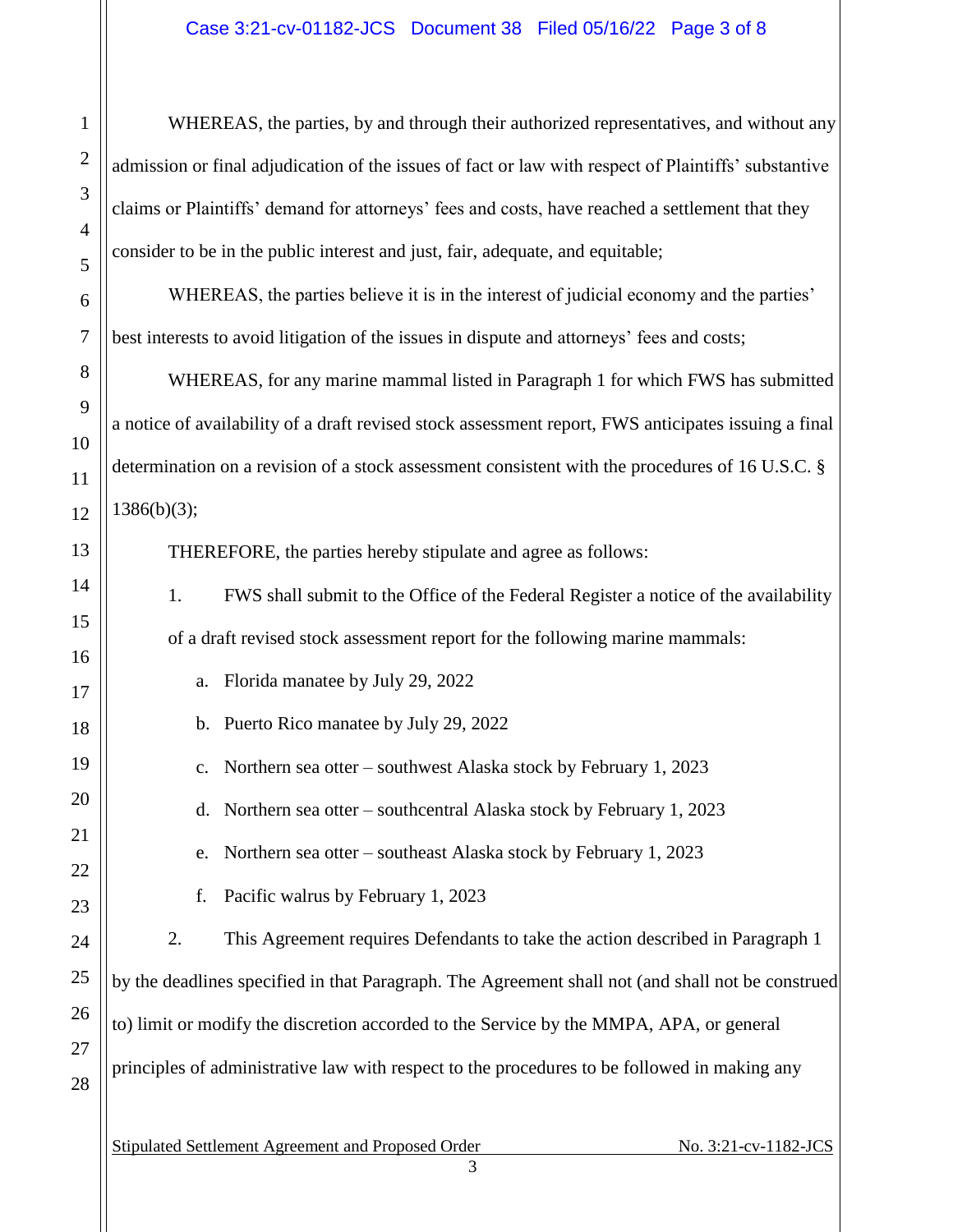## Case 3:21-cv-01182-JCS Document 38 Filed 05/16/22 Page 4 of 8

determination required herein, or as to the substance of any determination. No provision of this Agreement shall be interpreted as, or constitute, a commitment or requirement that Defendants take any action in contravention of the MMPA, the APA, or any other law or regulation, either substantive or procedural.

3. To challenge any final determination made by the Service, consistent with the procedures of 16 U.S.C. § 1386(b)(3), Plaintiffs will be required to file a separate action and otherwise comply with applicable legal requirements.

4. The order entering this Agreement may be modified by the Court upon good cause shown consistent with the Federal Rules of Civil Procedure, by written stipulation between the parties filed with and approved by the Court, or upon written motion filed by one of the parties and granted by the Court. In the event that either party seeks to modify the terms of this Agreement, including the deadline specified in Paragraph 1, or in the event of a dispute arising out of or relating to this Agreement, or in the event that either party believes that the other party has failed to comply with any term or condition of this Agreement, the party seeking the modification, raising the dispute, or seeking enforcement shall provide the other party with written notice of the claim. The parties agree that they will meet and confer (either telephonically or in-person) at the earliest possible time in a good-faith effort to resolve the claim before seeking relief from the Court. If the parties are unable to resolve the claim themselves, either party may seek relief from the Court.

5. In the event that Defendants fail to meet the deadlines specified in Paragraph 1, Defendants have not sought to modify the deadlines, and the parties cannot resolve the claim pursuant to the meet and confer provisions of Paragraph 4, Plaintiffs' first remedy shall be a motion to enforce the terms of this Agreement. No party shall institute a proceeding for contempt

Stipulated Settlement Agreement and Proposed Order No. 3:21-cv-1182-JCS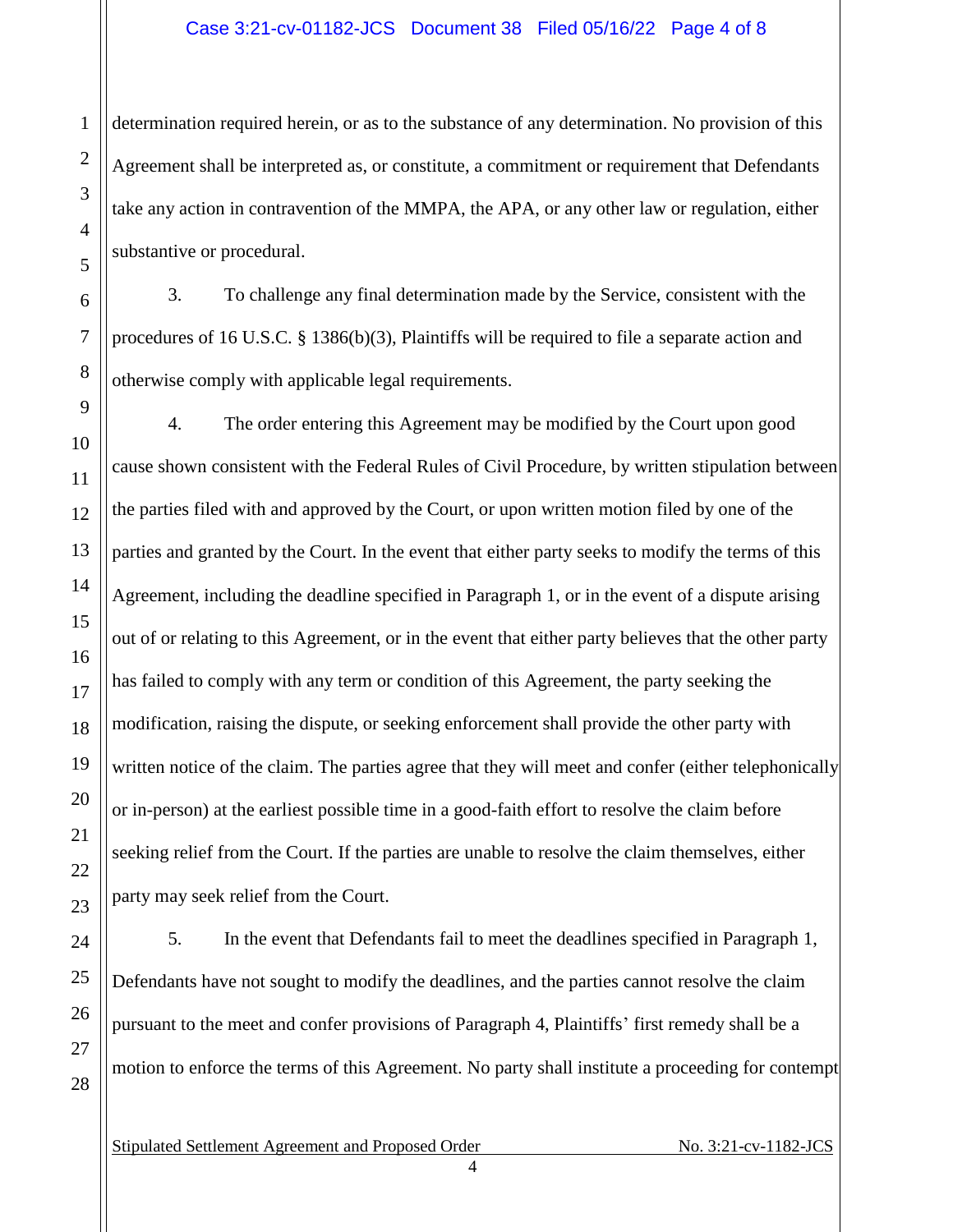of court unless Defendants are in violation of a separate order of the Court resolving a motion to enforce the terms of the Agreement.

6. No party shall use this Agreement or its terms as evidence of what does or does not constitute a reasonable timeline for reviewing stock assessment reports or preparing draft revised stock assessment reports in any other administrative or judicial proceeding regarding Defendants' implementation of the MMPA. No part of this Agreement shall have precedential value in any pending or future litigation or administrative action or in representations before any court or forum or in any public setting.

7. Nothing in this Agreement shall be construed or offered in evidence in any proceeding as an admission or concession of wrongdoing, liability, or any issue of fact or law concerning the claims settled under this Agreement. The Parties do not waive any claim or defense they may have concerning the claims settled under this Agreement or any similar claims brought in the future by any other party. This Agreement is executed solely for the purpose of compromising and settling Plaintiffs' amended complaint, and nothing herein shall be construed as precedent in any other context.

8. Defendants agree to settle Plaintiffs' entire claim for attorneys' fees and costs in the above-captioned matter for a total of \$20,000 pursuant to the Equal Access to Justice Act, 28 U.S.C. § 2412(d).

9. Plaintiffs agree to accept payment of \$20,000 in full satisfaction of any and all claims for attorneys' fees and costs in the above-captioned matter, through and including the date of this Agreement.

10. Plaintiffs agree that receipt of this payment of \$20,000 shall operate as a release of any and all claims for attorneys' fees and costs that they possess against the United States,

5

Stipulated Settlement Agreement and Proposed Order No. 3:21-cv-1182-JCS

1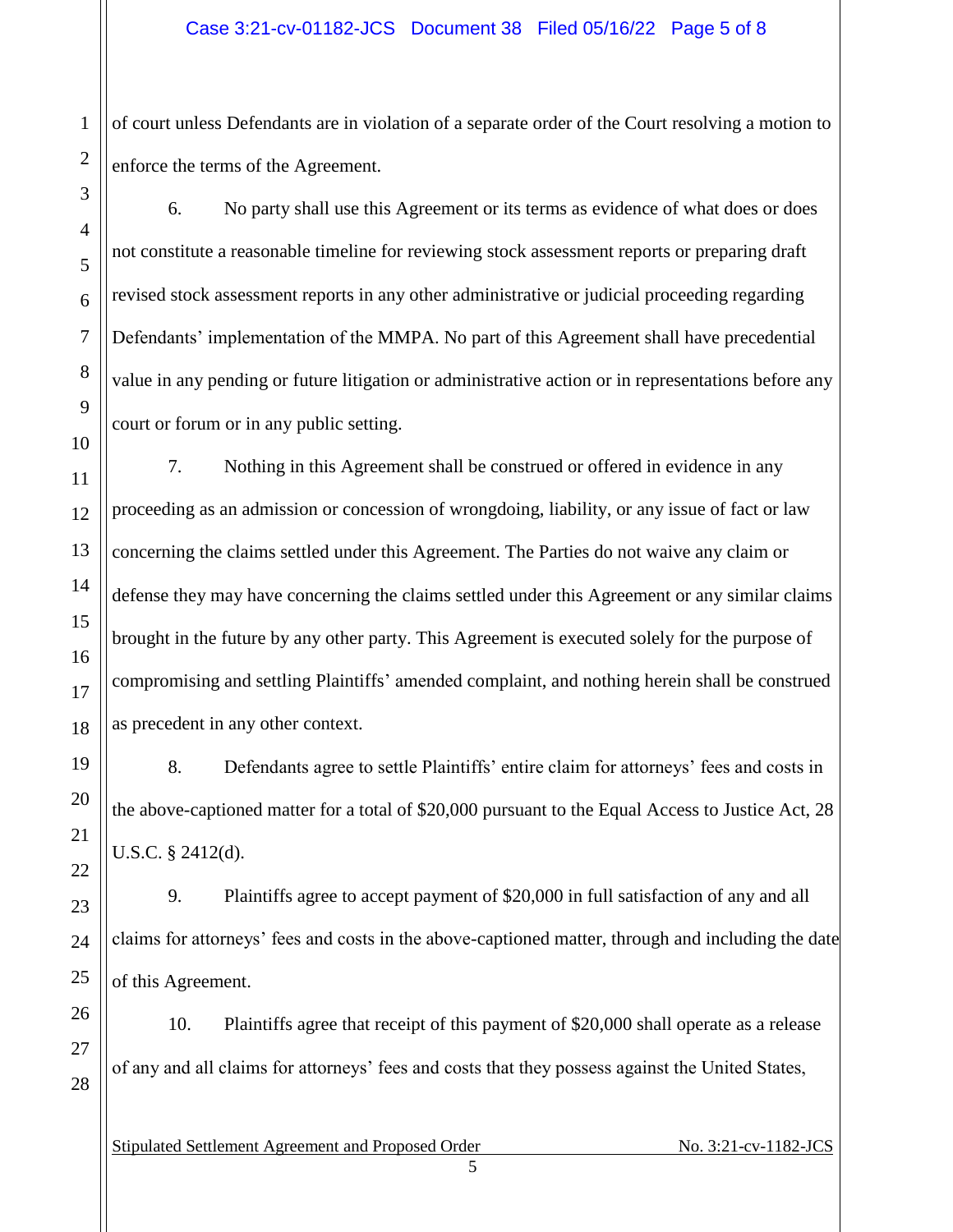## Case 3:21-cv-01182-JCS Document 38 Filed 05/16/22 Page 6 of 8

including each named Defendants, incurred in the above-captioned matter, through and including the date of this Agreement.

11. Defendants' payment, as identified in Paragraph 8 above, shall be accomplished via electronic funds transfer. Within ten (10) business days after the entry of an order approving this Agreement, Plaintiffs' counsel will provide Defendants' counsel with the appropriate account number and other information needed to facilitate payment.

12. Defendants shall submit the necessary paperwork for the payment within twentyeight (28) days after the Court's approval of this Agreement, or the receipt of the information necessary to effectuate payment, whichever is later.

13. Plaintiffs shall send written confirmation of the receipt of payment to Defendants' counsel within fourteen (14) days of receiving the payment.

14. Plaintiffs and Plaintiffs' counsel agree to hold Defendants harmless in any litigation, further suit, or claim arising from errors not attributable to Defendants that are related to the authorized transfer of the agreed-upon settlement amount.

15. Nothing in this Agreement shall be interpreted as, or shall constitute, a requirement that Defendants are obligated to pay any funds exceeding those available or take any action in contravention of the Anti-Deficiency Act, 31 U.S.C. § 1341, or any other law or regulation.

16. By this Agreement, Defendants do not waive any right to contest fees claimed by Plaintiffs or Plaintiffs' counsel, including hourly rates, in any future litigation or continuation of the above-captioned matter. Further, the provisions in this Agreement relating to attorneys' fees and costs have no precedential value in any other context and shall not be cited in any other litigation except as necessary to enforce the terms of this Agreement.

6

Stipulated Settlement Agreement and Proposed Order No. 3:21-cv-1182-JCS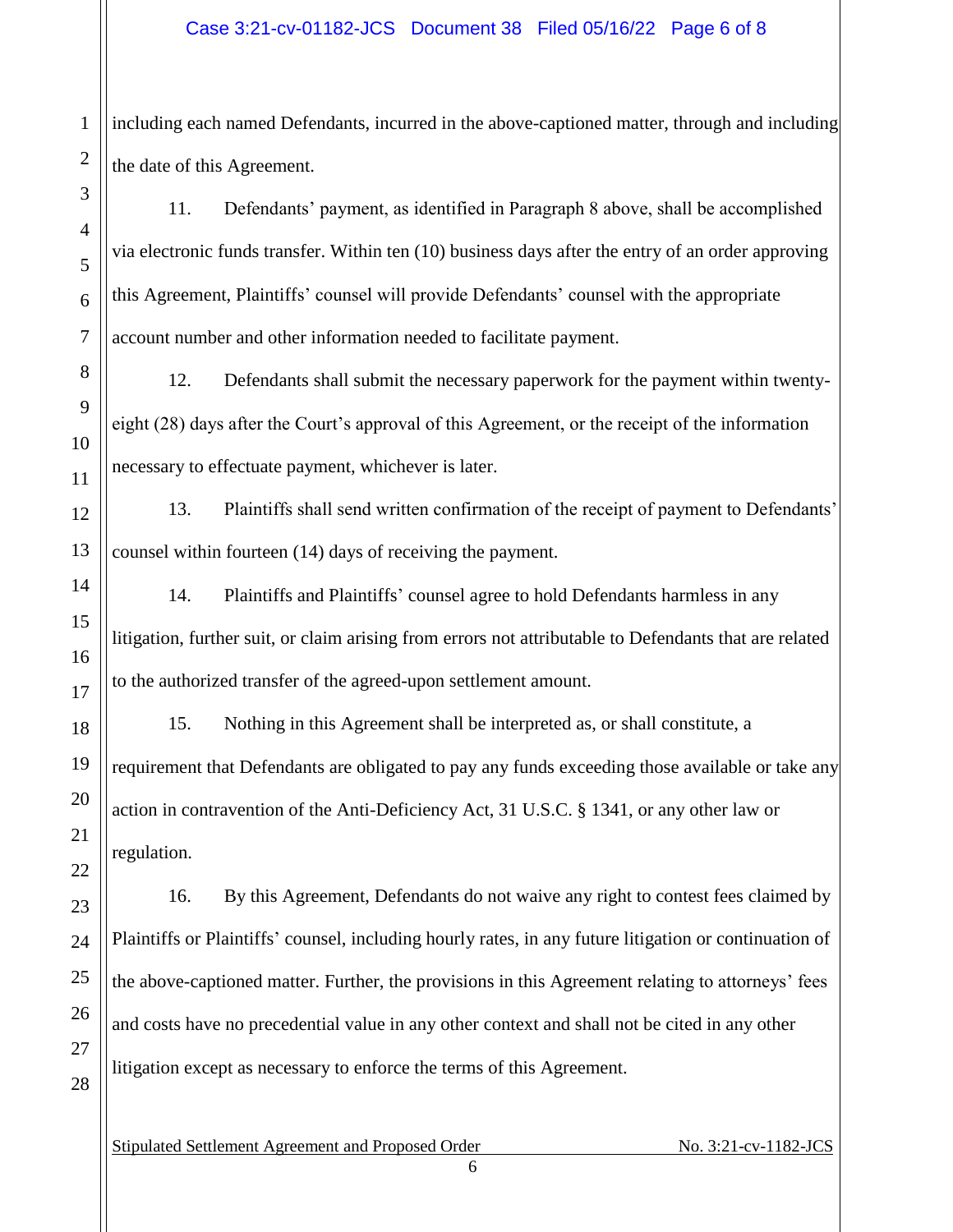17. The parties agree that this Agreement was negotiated in good faith and that it constitutes a settlement of claims that were denied and disputed by the parties. The Agreement contains all of the agreement between the parties and is intended to be the final and sole agreement between the parties. The parties agree that any prior or contemporaneous representations or understandings not explicitly contained in this written Agreement, whether written or oral, are of no further legal or equitable force or effect.

18. The terms of this Agreement shall become effective upon entry of an order by the Court approving the Agreement.

19. Upon approval of this Agreement by the Court, Plaintiffs' amended complaint shall be dismissed with prejudice. Notwithstanding the dismissal of this action, the parties stipulate and respectfully request that the Court retain jurisdiction to oversee compliance with the terms of this Agreement and to resolve any motions to modify such terms, until Defendants satisfy their obligations under the Agreement. *See Kokkonen v. Guardian Life Ins. Co. of Am*, 511 U.S. 375 (1994).

20. The undersigned representatives of each party certify that they are fully authorized by the party they represent to agree to the Court's entry of the terms and conditions of this Agreement and that they agree to the terms herein.

Dated: May 16, 2022 Respectfully submitted, /s/\_*Emily Suzanne Jeffers*\_\_ EMILY SUZANNE JEFFERS Center for Biological Diversity 1212 Broadway Ave, Suite 800 Oakland, CA 94612 Phone: 510-844-7100 Email: ejeffers@biologicaldiversity.org MIYOKO SAKASHITA CA Bar No. 239639